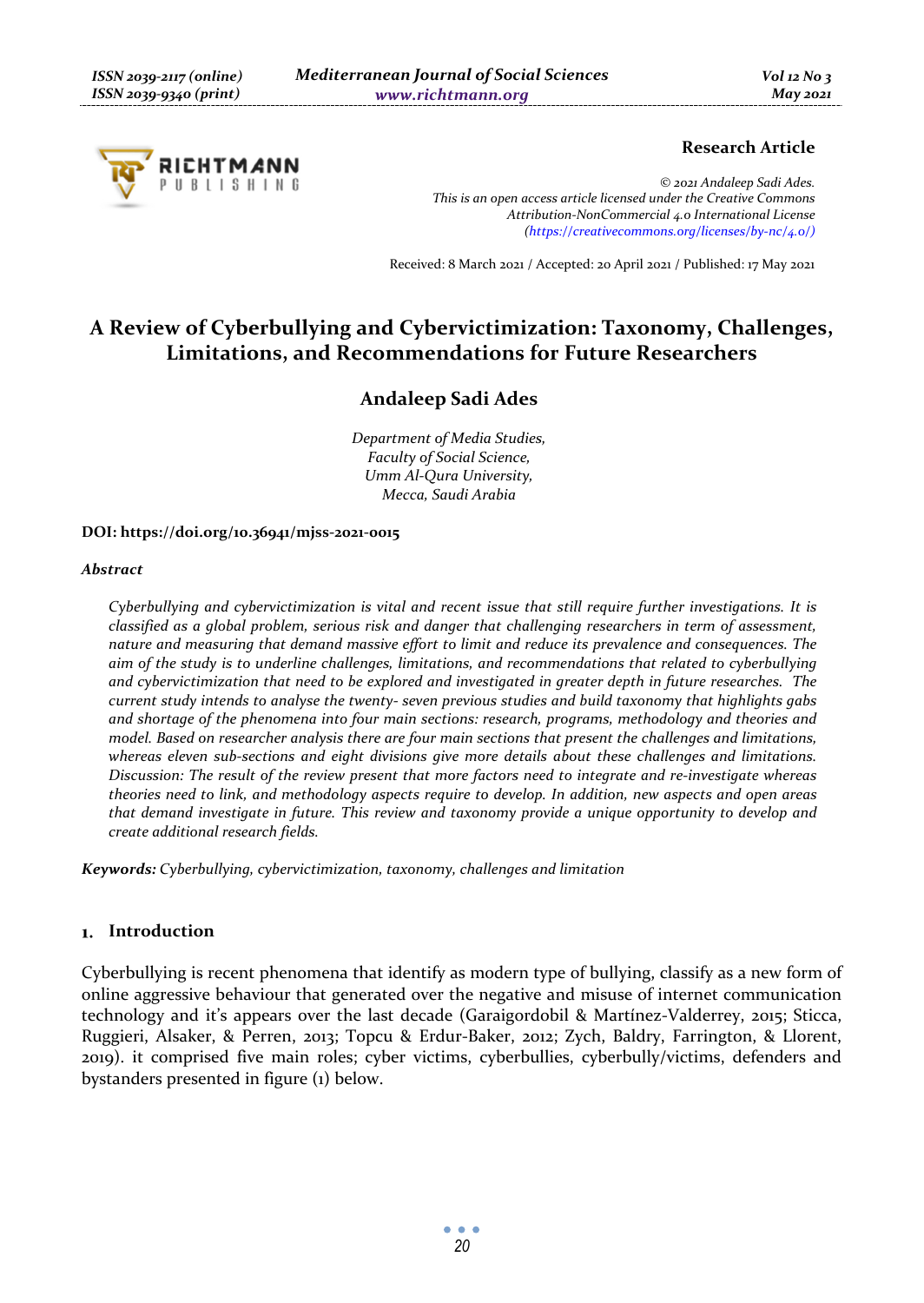

**Figure (1):** Cyber bullying roles

Cyberbullying is growing, active and global problem that challenging researchers in assessment factors , nature and measuring (Almeida et al., 2012; Álvarez-García, Barreiro-Collazo, Núñez, & Dobarro, 2016; Brewer & Kerslake, 2015; Fousiani, Dimitropoulou, Michaelides, & Van Petegem, 2016; Garaigordobil & Martínez-Valderrey, 2015; Renati, Berrone, & Zanetti, 2012; Schultze-Krumbholz, Schultze, Zagorscak, Wölfer, & Scheithauer, 2016; Sticca et al., 2013; Zych et al., 2019). The nature and prevalence of the cyberbullying become very wide and keep changing and increasing due the fast develop of technology (Del Rey, Casas, & Ortega, 2016; Garaigordobil & Martínez-Valderrey, 2015; Pettalia, Levin, & Dickinson, 2013; Wong, Chan, & Cheng, 2014) and consider one of the most critical social and personal complications (Fousiani et al., 2016) that's negative consequences is increasing and continuing through adulthood and some time lead to death (Fousiani et al., 2016; Pabian, Vandebosch, Poels, Van Cleemput, & Bastiaensens, 2016; Schultze-Krumbholz et al., 2016; Sticca et al., 2013; Topcu & Erdur-Baker, 2012; Zych et al., 2019).

Cyberbullying can happen anywhere anytime because of the availability and ease of digital nature of cyberbullying make it simple to be victimized (Machackova & Pfetsch, 2016; Schultze-Krumbholz et al., 2016; Topcu & Erdur-Baker, 2012).The serious risk and danger of cyberbullying require massive effort to limit, reduce and prevent it's prevalence and consequences (Álvarez-García et al., 2016; Pabian et al., 2016; Pettalia et al., 2013; Schultze-Krumbholz et al., 2016). It is critical to mentioned that about 67% of students involved in cyberbullying and this become concerning issue (Festl, 2016; Pettalia et al., 2013; Sticca et al., 2013) and researcher consider cyber-bulling as current and vital issue that still need further investigations and has big debate on it. (Del Rey, Casas, et al., 2016).

 while the researches on cyberbullying still limited and more effort need to explore factors and to develop measurement (Casas, Del Rey, & Ortega-Ruiz, 2013; Pabian et al., 2016; Sticca et al., 2013; Zych et al., 2019). The aim of this paper is to shed the light on important aspects including motivation, limitations, and recommendations related to cyberbullying that need to be explored and investigated in greater depth in future researches.

### **Review Materials and Protocol**

The current study intend to analyse the twenty- seven studies comprised in the systematic review (Zych et al., 2019) to extract directions for future studies that related to cyberbullying. The systematic review by Zych et al., (2019) selected studies that have relationship between cyberbullying or cybervictimization and empathy and conducted Meta-analysis to tidy-up the role of empathy in cyberbullying. This study analysis the twenty- seven studies from different perspective as the researcher highlighted all the motivation, limitations, and recommendations and group them into four main sections: research, programs, methodology and theories and model. Each section of these four divided into sub-sections and further into division and sub-division as presented in figure (2) below. The researcher is going to explain each section and division individually and in more details.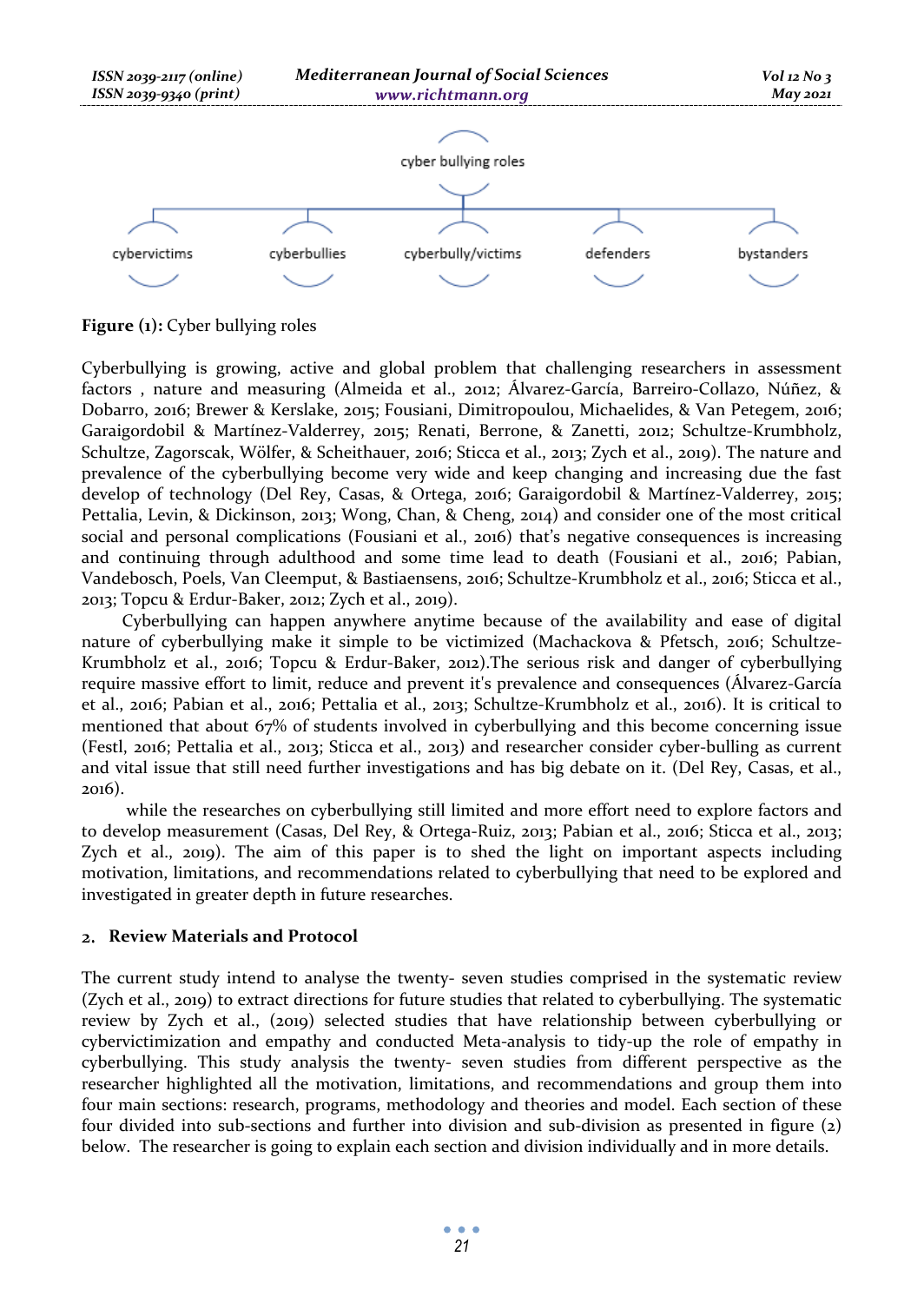

Figure (2): Taxonomy of the study that related to cyberbullying from twenty- seven studies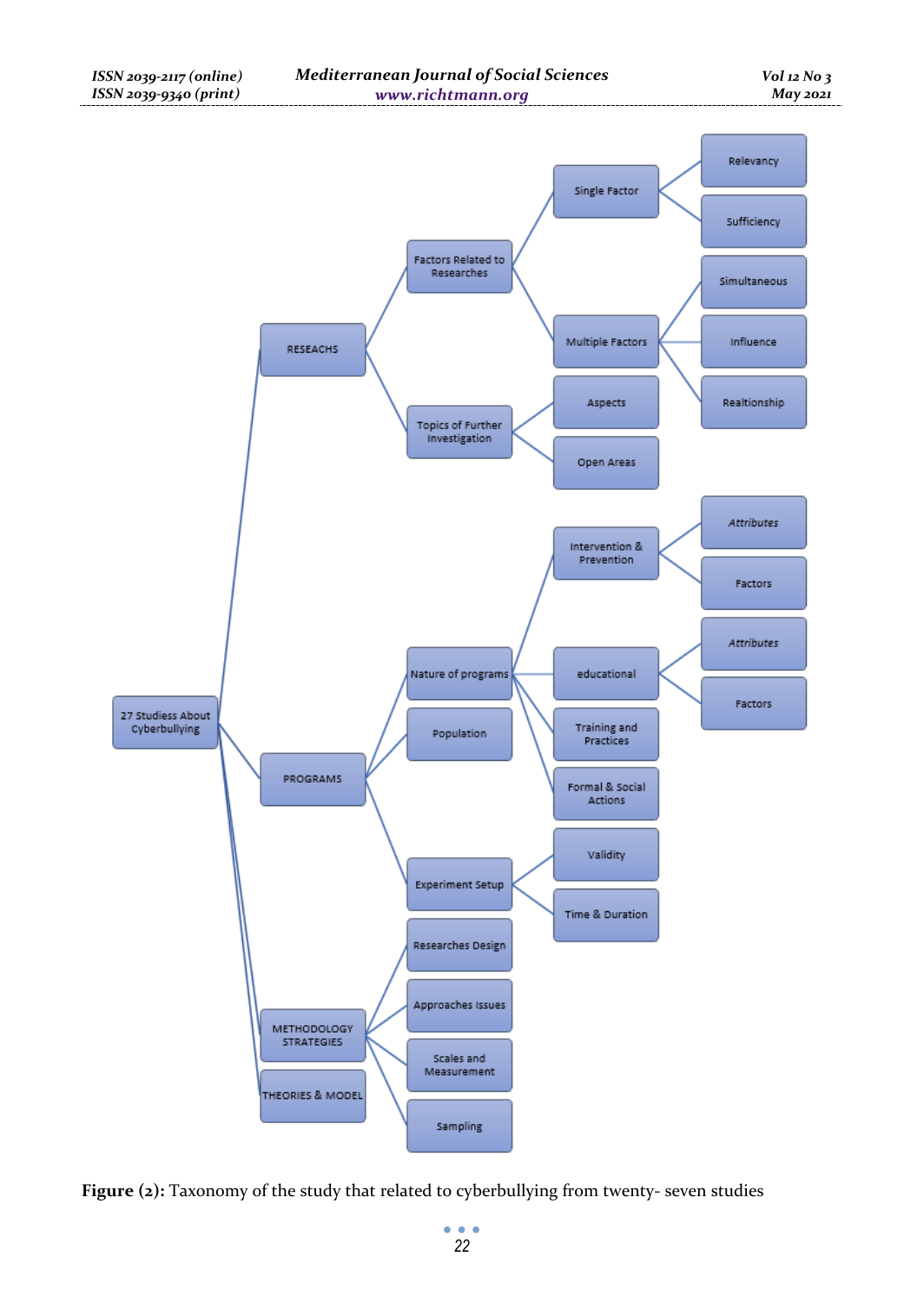### **Research**

In this main section, the researcher shed the light on the limitations and shortage of past researches that need to be consider in future. The researcher divided this section into two sub-sections; factors related to researchers and topics of further investigation.

### *3.1 Factors related to researches*

This sub- section aimed to review factors regarding to cyberbullying, cybervictimization and bystander. Factors are items that can investigate and examine to explain specific behaviors to be able to control and manage them (Casas et al., 2013; DeSmet et al., 2016). In addition, acknowledging and investigating the relationship among factors and their impact on the behaviors are essential in many fields; sociological, psychology and social science as they are the key in understanding and identify the behaviors (Almeida et al., 2012; Ang & Goh, 2010; Pettalia et al., 2013; Zych et al., 2019). Researchers refer to them sometimes as variables, factors and indicators depend on the nature of study. Still there is a big gab and challenge related to factors in term of investigating and classifying (Brewer & Kerslake, 2015; DeSmet et al., 2016; Pettalia et al., 2013; Schultze-Krumbholz & Scheithauer, 2009; Sticca et al., 2013; Van Cleemput, Vandebosch, & Pabian, 2014; Zych et al., 2019). Researcher classifying this sub- section into two divisions namely: single factors and multiple factors.

### *3.2 Single factors*

This first division sheds the light on limitations that related to single factors that need to be examine and consider individually in future researches which comprise to two sub- divisions: relevancy and influence.

### *3.2.1 Relevancy*

Relevancy presents the factors that associated with, give robustness and constitutes additional aspect of these aggression behaviors and need to be more focused on in the coming researches (DeSmet et al., 2016). Twenty relevant factors has been mentioned, starting with compare & contrast of bullying type (Athanasiades, Baldry, Kamariotis, Kostouli, & Psalti, 2016; Brewer & Kerslake, 2015; Low & Espelage, 2013; Renati et al., 2012; Van Cleemput et al., 2014; Zych et al., 2019), overlapping role of aggression (Almeida et al., 2012; Antoniadou, Kokkinos, & Markos, 2016; Athanasiades et al., 2016; Casas et al., 2013; Renati et al., 2012; Schultze-Krumbholz & Scheithauer, 2009; Topcu & Erdur-Baker, 2012; Zych et al., 2019), aggressive behaviour experiences (Brewer & Kerslake, 2015; Festl, 2016), peers and group effect (Fousiani et al., 2016; Low & Espelage, 2013), emotion-driven retaliation (Festl, 2016), motivation (Almeida et al., 2012; Brewer & Kerslake, 2015; Festl, 2016; Pettalia et al., 2013), perpetratorvictim dyads (Festl, 2016), psychological characteristics (Van Cleemput et al., 2014), individual cognitions (Festl, 2016), socio-cognitive processes (Almeida et al., 2012; Van Cleemput et al., 2014), context- related factors (Van Cleemput et al., 2014), personality variables (Almeida et al., 2012; Brewer & Kerslake, 2015; Del Rey, Casas, et al., 2016; Festl, 2016; Pabian et al., 2016; Wong et al., 2014), moral dilemmas (Almeida et al., 2012), psychopathic traits (Antoniadou et al., 2016), costs or risks factors (Brewer & Kerslake, 2015), frequency of being exposed to cyberbullying (Pabian et al., 2016), bystanders involvement and assessment (DeSmet et al., 2016; Machackova & Pfetsch, 2016), assist a traditional forms (Renati et al., 2012), factors that contribute the manifestation of cyber aggressive behaviours (Fousiani et al., 2016) and factors mediate the relationship between empathy and cyberbullying (Zych et al., 2019).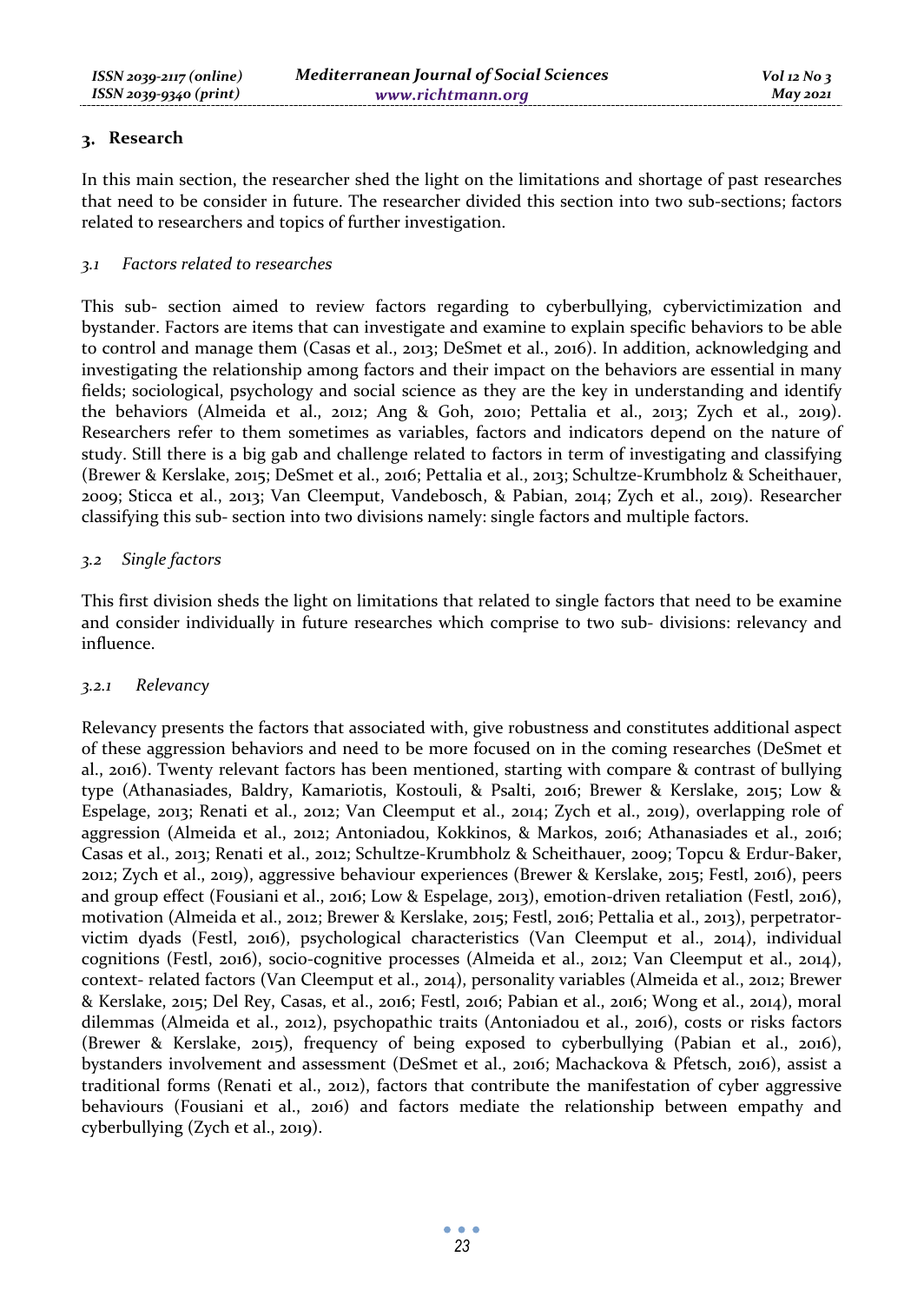### *3.2.2 Sufficiency*

In this second sub- division, researcher itemized the factors that have not been examine yet or there is a deficiency of studies on them. Gaps still surrounding the knowledge regarding to these factors (Zych et al., 2019). The robust step in controlling the cyberbullying and aggressive behaviours is to acknowledge and discover factors in greater depth (Casas et al., 2013; Pettalia et al., 2013; Zych et al., 2019). Thirty five insufficient factors have been clearly stated in the past studies; protective factors (Zych et al., 2019), normative beliefs (Almeida et al., 2012; Machackova & Pfetsch, 2016), Attitudes (Almeida et al., 2012; Machackova & Pfetsch, 2016), others-oriented cognitions (Machackova & Pfetsch, 2016), parent–child relationship (Ang & Goh, 2010; Athanasiades et al., 2016; Fousiani et al., 2016), teacher–student relationship (Ang & Goh, 2010), satisfaction of cyber bullying/victimization (Fousiani et al., 2016), human nature (Fousiani et al., 2016), personality traits (Antoniadou et al., 2016; Brewer & Kerslake, 2015; Van Cleemput et al., 2014), socio-psychological mechanisms (Del Rey, Casas, et al., 2016; Van Cleemput et al., 2014), contextual factor (Antoniadou et al., 2016; Brewer & Kerslake, 2015; Casas et al., 2013; Schultze-Krumbholz et al., 2016; Van Cleemput et al., 2014), cultural context (Ang & Goh, 2010; Del Rey, Lazuras, et al., 2016; Low & Espelage, 2013; Van Cleemput et al., 2014), gender, race and ethnicity (Low & Espelage, 2013; Zych et al., 2019), moral disengagement (Almeida et al., 2012; DeSmet et al., 2016; Renati et al., 2012; Van Cleemput et al., 2014), social self-efficacy (Van Cleemput et al., 2014), friendship (DeSmet et al., 2016), self-efficacy (DeSmet et al., 2016; Van Cleemput et al., 2014), gender differences (Del Rey, Casas, et al., 2016; Low & Espelage, 2013; Pettalia et al., 2013; Topcu & Erdur-Baker, 2012; Wong et al., 2014; Zych et al., 2019), empathy (Almeida et al., 2012; Ang & Goh, 2010; Brewer & Kerslake, 2015; Machackova & Pfetsch, 2016; Pettalia et al., 2013; Topcu & Erdur-Baker, 2012; Zych et al., 2019), protective factors (Machackova & Pfetsch, 2016; Schultze-Krumbholz & Scheithauer, 2009; Zych et al., 2019), repetition (Athanasiades et al., 2016; Del Rey, Casas, et al., 2016; Sticca et al., 2013), power imbalance (Athanasiades et al., 2016; Sticca et al., 2013), self-esteem (Brewer & Kerslake, 2015; Sticca et al., 2013), familial context (Low & Espelage, 2013), family violence (Low & Espelage, 2013), peer violence (Garaigordobil & Martínez-Valderrey, 2015; Low & Espelage, 2013), cybervictimization feedback (Machackova & Pfetsch, 2016), negative bystander behaviour (DeSmet et al., 2016; Van Cleemput et al., 2014), exposure-arguments (Festl, 2016), characteristics and circumstances surrounding the victim (Pettalia et al., 2013), autonomy (Fousiani et al., 2016), situational factors (Brewer & Kerslake, 2015), bystander behaviours intention (DeSmet et al., 2016), mobile phone usage (Del Rey, Lazuras, et al., 2016) and individuals and situational factors (Pabian et al., 2016).

#### *3.3 Multiple factors*

This second division highlights the challenges that related to multiple factors that need to be examine and consider simultaneously or having relationship between each other's. This division involves three sub-divisions;

#### *3.3.1 Simultaneous*

Earlier studies indicated the important of examine the following factors simultaneously for better and clear result as these factors collaborate with each other; first, contextual, individual, interpersonal, social and community of cyber- bullying/victimization (Antoniadou et al., 2016; Zych et al., 2019), second, risk and protective factors across different contexts (Low & Espelage, 2013), third, empathy and gender in relation with cyberbullying (Ang & Goh, 2010) and fourth, psychological factors of cyber- bullying/victimization (Antoniadou et al., 2016; Festl, 2016; Van Cleemput et al., 2014) and last, socio- demographic risk groups (Festl, 2016).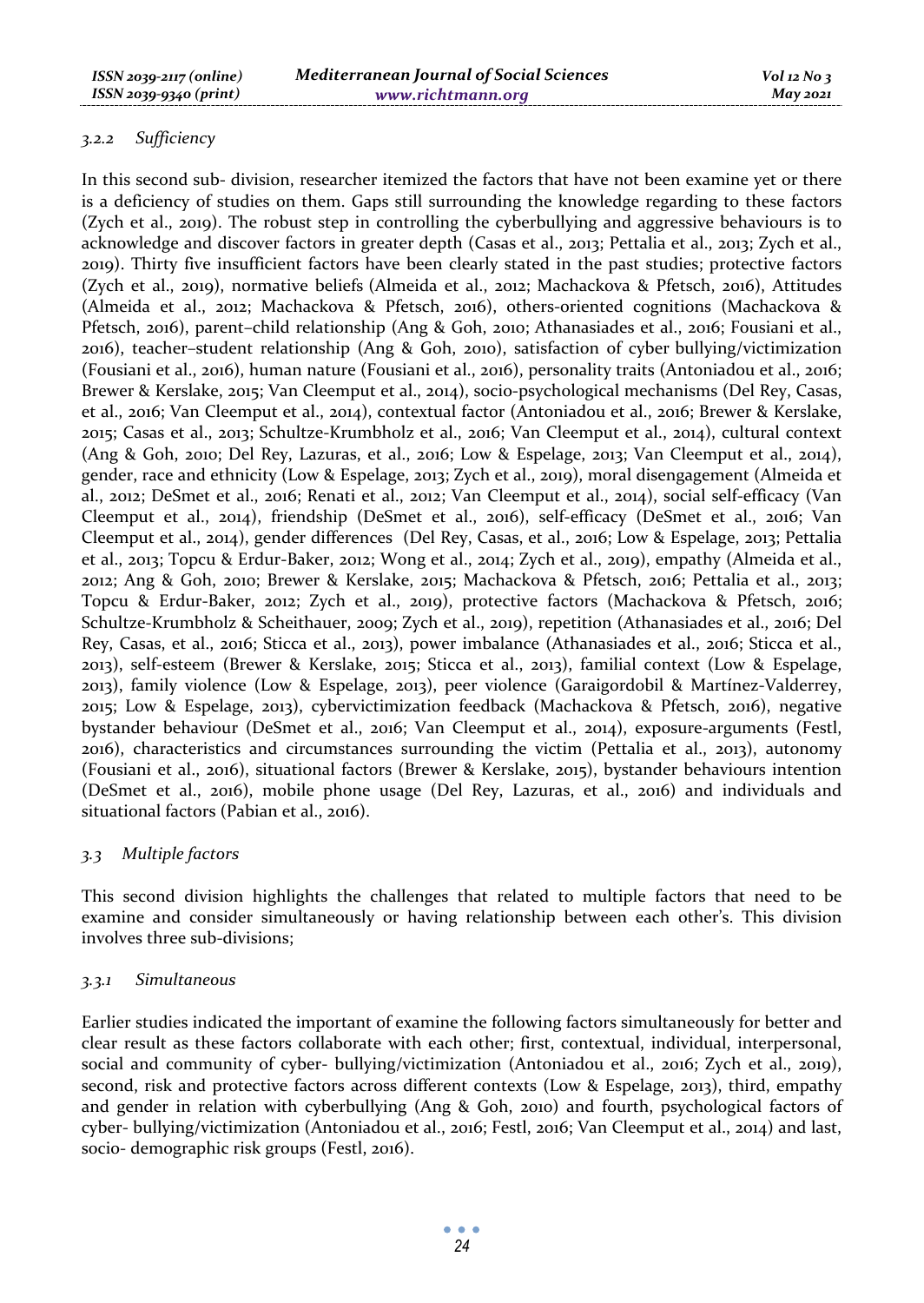### *3.3.2 influence*

This is the second sub- divisions which highlight the lack and unclear result in empirical studies relating to the variables that influence cyberbullying (Almeida et al., 2012; Machackova & Pfetsch, 2016). Researcher highlighted twenty important factors listed in past studies demonstrated their solid ability in influencing this aggressive behaviour in both direct/indirect ways as well as influence other related factors. These factors are; cognitive and affective empathy (Brewer & Kerslake, 2015; Del Rey, Lazuras, et al., 2016; Fousiani et al., 2016; Renati et al., 2012; Zych et al., 2019), environmental factors (Antoniadou et al., 2016; DeSmet et al., 2016; Pettalia et al., 2013), parenting practices (Antoniadou et al., 2016), demographic factors (Del Rey, Lazuras, et al., 2016; Low & Espelage, 2013; Van Cleemput et al., 2014; Zych et al., 2019), mediating & moderating (Almeida et al., 2012; Machackova & Pfetsch, 2016; Schultze-Krumbholz & Scheithauer, 2009; Zych et al., 2019), cultural underpinnings (Del Rey, Lazuras, et al., 2016; Low & Espelage, 2013),excessive use of social network (Del Rey, Casas, et al., 2016), inappropriate use of online information (Del Rey, Casas, et al., 2016), internet dependence and feature (Almeida et al., 2012; Brewer & Kerslake, 2015; Del Rey, Casas, et al., 2016; Machackova & Pfetsch, 2016; Pettalia et al., 2013), family functioning (Wong et al., 2014), parent–child attachment (Wong et al., 2014), adolescents' self-control (Wong et al., 2014), empathy and attitude (Pabian et al., 2016), normative beliefs (Machackova & Pfetsch, 2016), dehumanization (Fousiani et al., 2016), prosocial behaviour (Del Rey, Lazuras, et al., 2016), factor influence bystanders (DeSmet et al., 2016; Machackova & Pfetsch, 2016), reaction of the bystander- desensitization processes (Pabian et al., 2016), remaining passive and empathy (Van Cleemput et al., 2014) and self-esteem, empathy or loneliness (Brewer & Kerslake, 2015).

### *3.3.3 Relationship*

The third sub-division yielded for more studies to clarify the following variables' relationship and its strength on other variables as well as on cyberbullying behaviours as there is a handful or no study conducted in this regard. The sixteen factors stand out from past studies are; empathy and aggressive behaviours (Ang & Goh, 2010; Antoniadou et al., 2016; Brewer & Kerslake, 2015; Del Rey, Lazuras, et al., 2016; Machackova & Pfetsch, 2016; Renati et al., 2012; Zych et al., 2019), empathetic concern, moral disengagement and global self-esteem (Athanasiades et al., 2016), empathy, age and culture (Del Rey, Lazuras, et al., 2016), empathy, gender and cyberbullying (Athanasiades et al., 2016), empathy and peers (Pettalia et al., 2013), empathy and normative (Machackova & Pfetsch, 2016), empathy, social-emotional problems and cyberbullying (Schultze-Krumbholz & Scheithauer, 2013), type of normative beliefs and type of aggressive behaviours (Machackova & Pfetsch, 2016), empathy and standers (Machackova & Pfetsch, 2016; Pabian et al., 2016; Van Cleemput et al., 2014), bystander and attitude (Pabian et al., 2016), cyberbullying and loneliness (Brewer & Kerslake, 2015), demographic and gender (Del Rey, Lazuras, et al., 2016), school bullying and cyberbullying, and the psycho-social (Athanasiades et al., 2016), types of normative beliefs and types of youth behaviour (Machackova & Pfetsch, 2016), social withdrawal and cyberbullying (Schultze-Krumbholz & Scheithauer, 2013) and proactive and reactive aggression (Renati et al., 2012).

### *3.4 Topics of further investigation*

Researcher divided this sub-section into two divisions; aspects and open areas. It is noteworthy to list aspects and open areas that have been highlighted in the earlier studies as not enough known about them and need more examination and re-investigation.

### *3.4.1 Aspect*

Nine future aspects related to cyberbullying that need in depth investigation which are; measuring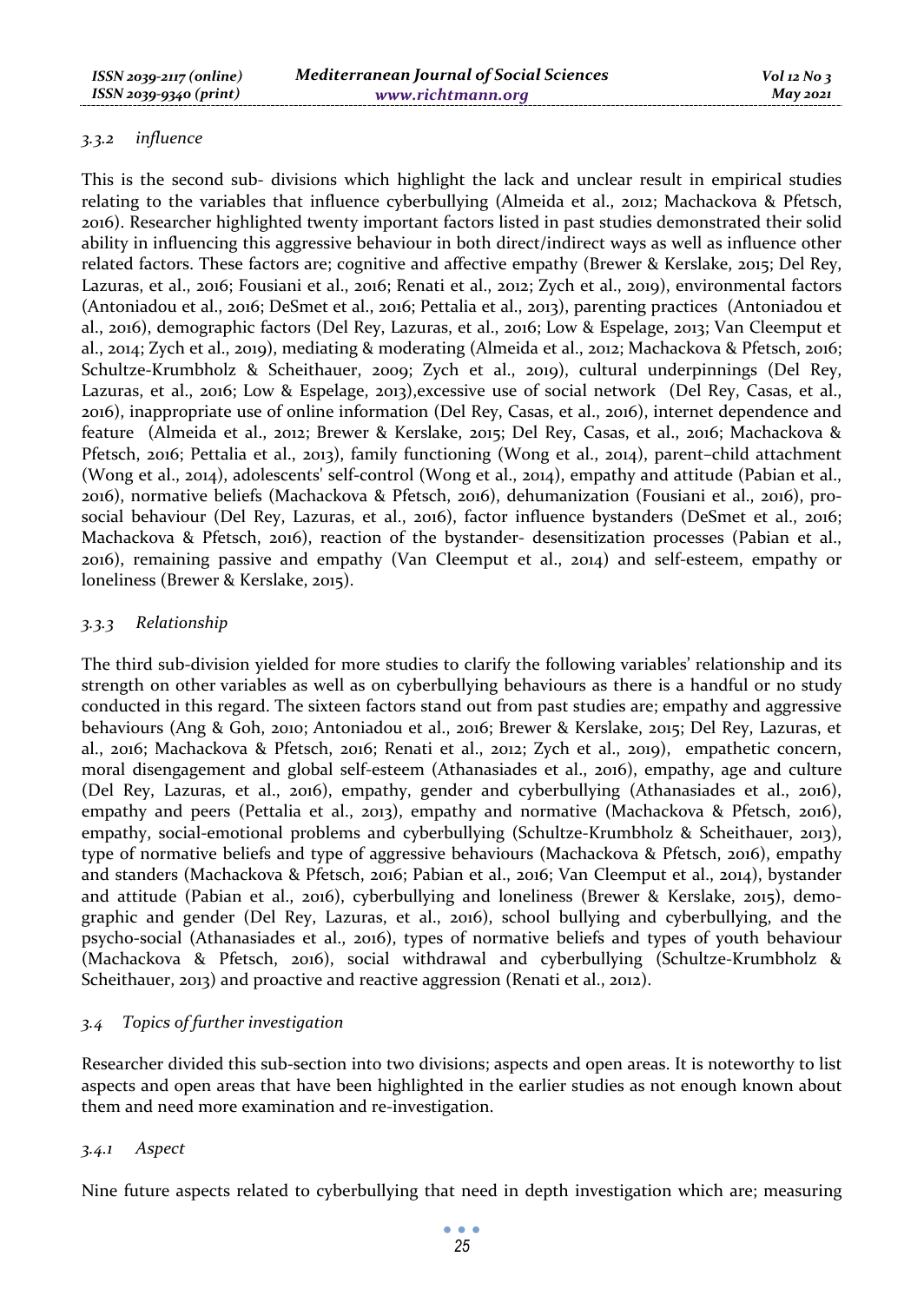| $ISSN 2039-2117 (online)$ | <b>Mediterranean Journal of Social Sciences</b> | $Vol$ 12 No 3 |
|---------------------------|-------------------------------------------------|---------------|
| $ISSN 2039-9340 (print)$  | www.richtmann.org                               | $M$ ay 2021   |

positive and negative consequences (Pettalia et al., 2013), technological characteristics of bystander (Van Cleemput et al., 2014), practices surround harmful text messages (Van Cleemput et al., 2014), investigate the definition, prevalence, and characteristics of bullies and victims (Wong et al., 2014), examining perceptions of school staffs and adolescents (DeSmet et al., 2016), youth awareness of maladaptive outcomes (Pettalia et al., 2013), investigate cyberbullying in different culture and developed countries (Álvarez-García et al., 2016; Antoniadou et al., 2016; Brewer & Kerslake, 2015; Garaigordobil, 2017), depth and breath of the phenomena (Low & Espelage, 2013) and replication of the result as well as generalise the finding (Ang & Goh, 2010; Low & Espelage, 2013; Wong et al., 2014).

#### *3.4.2 Open areas*

Five open areas that have been indorsed and need to assess, consider and answer in future studies; the impact of cyberbully interactions on victims (Pettalia et al., 2013), the evaluation of desirable outcomes and the risk of negative consequences? (Pettalia et al., 2013), the true consideration of bystanders regarding to cyberbullying (Van Cleemput et al., 2014), parents care protect students from victimisation but not from cyberbullying (Athanasiades et al., 2016) and the different modalities of cyberbullying (Renati et al., 2012)

### **Programs**

The wide prevalence and consequences of cyberbullying demand the need for professional intervention and prevention programs to limit and reduce these aggressive behaviours (Athanasiades et al., 2016; Del Rey, Casas, et al., 2016; Garaigordobil & Martínez-Valderrey, 2015; Sticca et al., 2013). The rapid developmental of such problems and the continue to maturity lead to suicide and youth violence (Garaigordobil, 2017). It is critical to mention that there is insufficient and limited number of anti-bullying programs that were very effective in reducing cyberbullying (Del Rey, Casas, et al., 2016; Garaigordobil & Martínez-Valderrey, 2015). This section shed the light on three sub-sections related to anti-bullying programs that need to be improve and expand in the future; nature of program, population, experiment set-up.

### *4.1 Nature of program*

Researchers highlighted the urgent need to work, design and implement anti-cyberbullying programs with consider the important features and factors that can maximize the cyberbullying (Athanasiades et al., 2016; DeSmet et al., 2016; Garaigordobil & Martínez-Valderrey, 2015). This sub-section has four divisions: intervention and prevention, educational, training and practices and formal and social actions.

#### *4.1.1 Intervention and Prevention*

The first division presents two sub-division (attributes and factors) that related to anti-cyberbullying programs.

### *4.1.1.1 Attributes*

Past studies emphasized on twelve attributes, strategies and protocols that need to be consider when designing and Appling to get useful, healthier and effective intervention and prevention programs. Starting with pro-intervention norm for bystanders (DeSmet et al., 2016; Machackova & Pfetsch, 2016), incorporate different strategies and protocols (Del Rey, Casas, et al., 2016), intervention mapping protocol (Van Cleemput et al., 2014), explore the intervention mechanisms (Low & Espelage, 2013; Schultze-Krumbholz et al., 2016), generating individual strategies (DeSmet et al., 2016),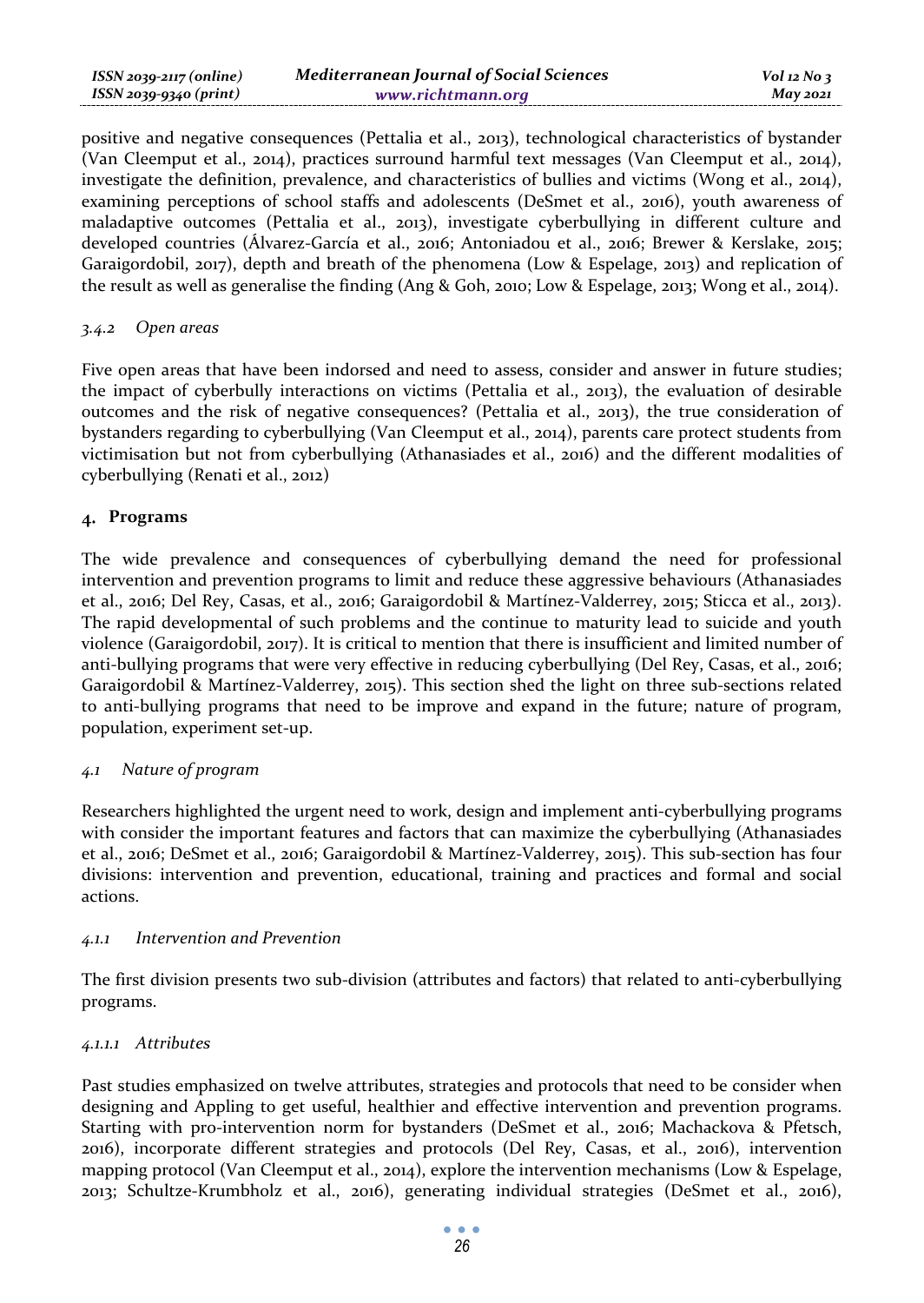| ISSN 2039-2117 (online) | <b>Mediterranean Journal of Social Sciences</b> | $Vol$ 12 No 3 |
|-------------------------|-------------------------------------------------|---------------|
| ISSN 2039-9340 (print)  | www.richtmann.org                               | $M$ ay 2021   |

collecting information for intervention (Garaigordobil & Martínez-Valderrey, 2015), systematize strategies for parents and teachers (Garaigordobil & Martínez-Valderrey, 2015), developing program (Garaigordobil & Martínez-Valderrey, 2015), differentiated prevention efforts for each phenomenon (Brewer & Kerslake, 2015; Del Rey, Casas, et al., 2016), developing technique of automated monitoring systems (Brewer & Kerslake, 2015), comprehensive prevention programs (Casas et al., 2013; Low & Espelage, 2013; Sticca et al., 2013), and end up with specialize program for different behaviours and roles (Antoniadou et al., 2016; Athanasiades et al., 2016; Casas et al., 2013; Low & Espelage, 2013; Sticca et al., 2013)

### *4.1.1.2 Factors*

intervention and prevention programs which are the central stage in treating aggressive behaviours. As developing a successful programs require a good knowledge of factors, there is an urgent need for intervention and prevention programmes to educate young, adolescents and the adults and training them to deal with aggressive behaviours (Athanasiades et al., 2016; Zych et al., 2019). These programs are in focus of attention of many researchers in many fields as psychology, sociology, social science and education due to their robust help in treating, changing and managing aggressive behaviours (Almeida et al., 2012). This section presents factors stressed by former studies that associated to intervention and prevention programs.

It is critical to mentioned that previous studies have emphasis on the persistent need of the intervention and prevention programs in dealing with theses aggression behaviors (Athanasiades et al., 2016; Zych et al., 2019). Past studies have faced challenges due to the limited examination or unclear result of factors that combined with these programs. Researcher classifies the challenging of these programs into two categories namely; development and consideration.

A. *Development*

Earlier studies emphasis the need to developing successful intervention and prevention programs with novel innovative approaches that able to predict and handle different kind of aggressive behaviours which require deeper knowledge of involved factors (Zych et al., 2019). The most important factors that required deeper knowledge are; empathy (Almeida et al., 2012; Casas et al., 2013; Del Rey, Lazuras, et al., 2016; Topcu & Erdur-Baker, 2012), age and gender (Almeida et al., 2012; Del Rey, Lazuras, et al., 2016; Topcu & Erdur-Baker, 2012; Van Cleemput et al., 2014), psychopathic traits (Antoniadou et al., 2016), psychosocial risk (Del Rey, Lazuras, et al., 2016), self-esteem and empathy (Brewer & Kerslake, 2015), school climate (Casas et al., 2013), relationship between variables in physical-cyber environment information and communication technology (Casas et al., 2013), relationship between school and cyberbullying (Athanasiades et al., 2016), integrating predictors (DeSmet et al., 2016), loneliness, empathy and self-esteem together (Brewer & Kerslake, 2015) and social competencies & emotion management (Low & Espelage, 2013).

B. *Consideration*

Regarding to manage aggression behaviours effectively, intervention and prevention programs must consider and target significant factors as advice by many former researchers; socio-ecological (DeSmet et al., 2016) personality traits (Almeida et al., 2012; Casas et al., 2013), type of aggressions (Almeida et al., 2012; Antoniadou et al., 2016; Athanasiades et al., 2016; Casas et al., 2013; Del Rey, Casas, et al., 2016; Festl, 2016; Low & Espelage, 2013), individual characteristics (Almeida et al., 2012; Antoniadou et al., 2016; Festl, 2016), protective factors (Low & Espelage, 2013; Zych et al., 2019), individual risk (Low & Espelage, 2013; Sticca et al., 2013), cultural aspects (Del Rey, Lazuras, et al., 2016; Low & Espelage, 2013; Wong et al., 2014), peer group (Van Cleemput et al., 2014), Attitude (Almeida et al., 2012; Pabian et al., 2016), risk factor (Antoniadou et al., 2016; Sticca et al., 2013), intention (DeSmet et al., 2016), self-efficacy (DeSmet et al., 2016), skills (DeSmet et al., 2016), individual factors (DeSmet et al., 2016), reduce moral disengagement attitudes (DeSmet et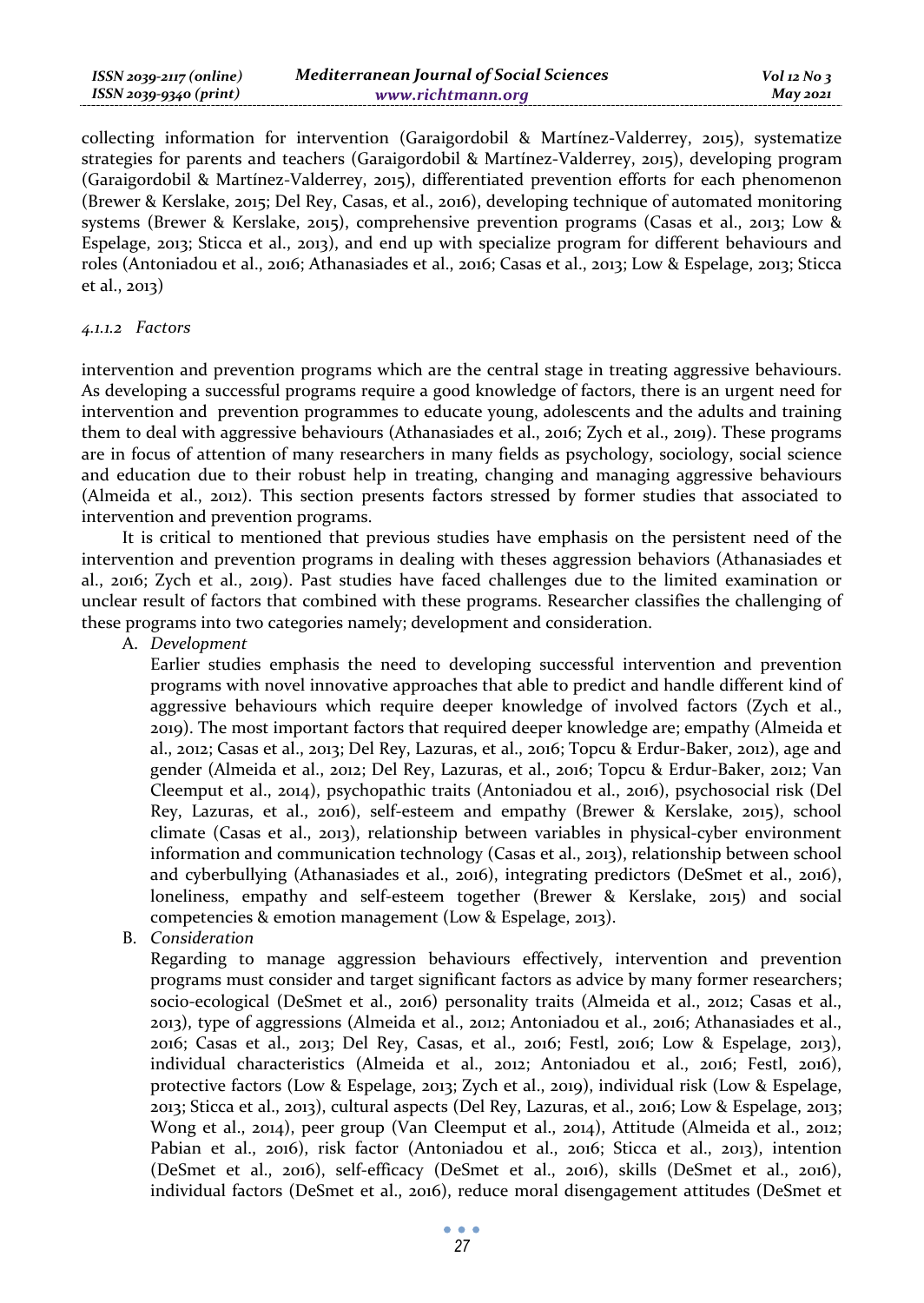al., 2016) and multidimensional nature of cyberbullying (DeSmet et al., 2016).

### *4.1.2* <sup>E</sup>*educational aspects*

Like previous division, this second division presents two sub-division; Attributes and factors but regarding to the education.

### *4.1.2.1 Attributes*

Researchers argue that there is a comprehensive need to target different attributes in order to improve the educational aspects and consider it as a big challenge (Ang & Goh, 2010; Sticca et al., 2013). The main three attributes are; early detection and recognition (Álvarez-García et al., 2016; Athanasiades et al., 2016; Casas et al., 2013; Del Rey, Casas, et al., 2016; DeSmet et al., 2016; Pabian et al., 2016), Empathy education (Ang & Goh, 2010) and additional measures for each roles (Del Rey, Casas, et al., 2016).

### *4.1.2.2 Factors*

Cyber education in school is extremely needed in order to reduce these aggressive and risky behaviors (Sticca et al., 2013). Despite the existing of many intervention and prevention programs, researchers pointed out the substate need to cyber-educational programs related to online usage as it a count a great benefit to the individuals. Vital factors need to be consider in cyber-education programs are; cyber-safety strategies (Almeida et al., 2012; DeSmet et al., 2016; Sticca et al., 2013) online risks (Sticca et al., 2013), online coping strategies (DeSmet et al., 2016), Internet safety and awareness (DeSmet et al., 2016) and Internet safety and awareness (Athanasiades et al., 2016; Casas et al., 2013; Del Rey, Casas, et al., 2016; DeSmet et al., 2016; Machackova & Pfetsch, 2016; Sticca et al., 2013).

### *4.1.3 Training and practices*

The third division presents practices, training and workshops that formulate the thought and help to resolve the cyber aggressive behaviours which are; practice exercises (Athanasiades et al., 2016; Garaigordobil & Martínez-Valderrey, 2015; Machackova & Pfetsch, 2016), extra-curricular training workshops (Wong et al., 2014), training on developing conflict resolution skills (Antoniadou et al., 2016), training school staffs (Wong et al., 2014), empathy training (Ang & Goh, 2010), netiquette training (Athanasiades et al., 2016) and training on internet use and safety (Del Rey, Casas, et al., 2016).

### *4.1.4 Formal and social actions*

Formal and social action is the fourth and final division in the natural of program sub-section which presents eight activities and active that essential to limit and maximum cyberbullying and victimization. Starting with the first action, reporting Cyberbullying (Pettalia et al., 2013), social adjustment (Garaigordobil, 2017), disciplinary actions for adolescents (Machackova & Pfetsch, 2016; Wong et al., 2014), cooperative work for Parents and School administrators (Wong et al., 2014), justice approach (Wong et al., 2014), provide positive and exciting environment (Antoniadou et al., 2016), provide positive peer relations (Antoniadou et al., 2016) and finally, collaboration between scientific and the education communities (Athanasiades et al., 2016).

### *4.2 Population*

Earlier researchers emphasized that the experience of cyberbullying in term of prevalence, causes and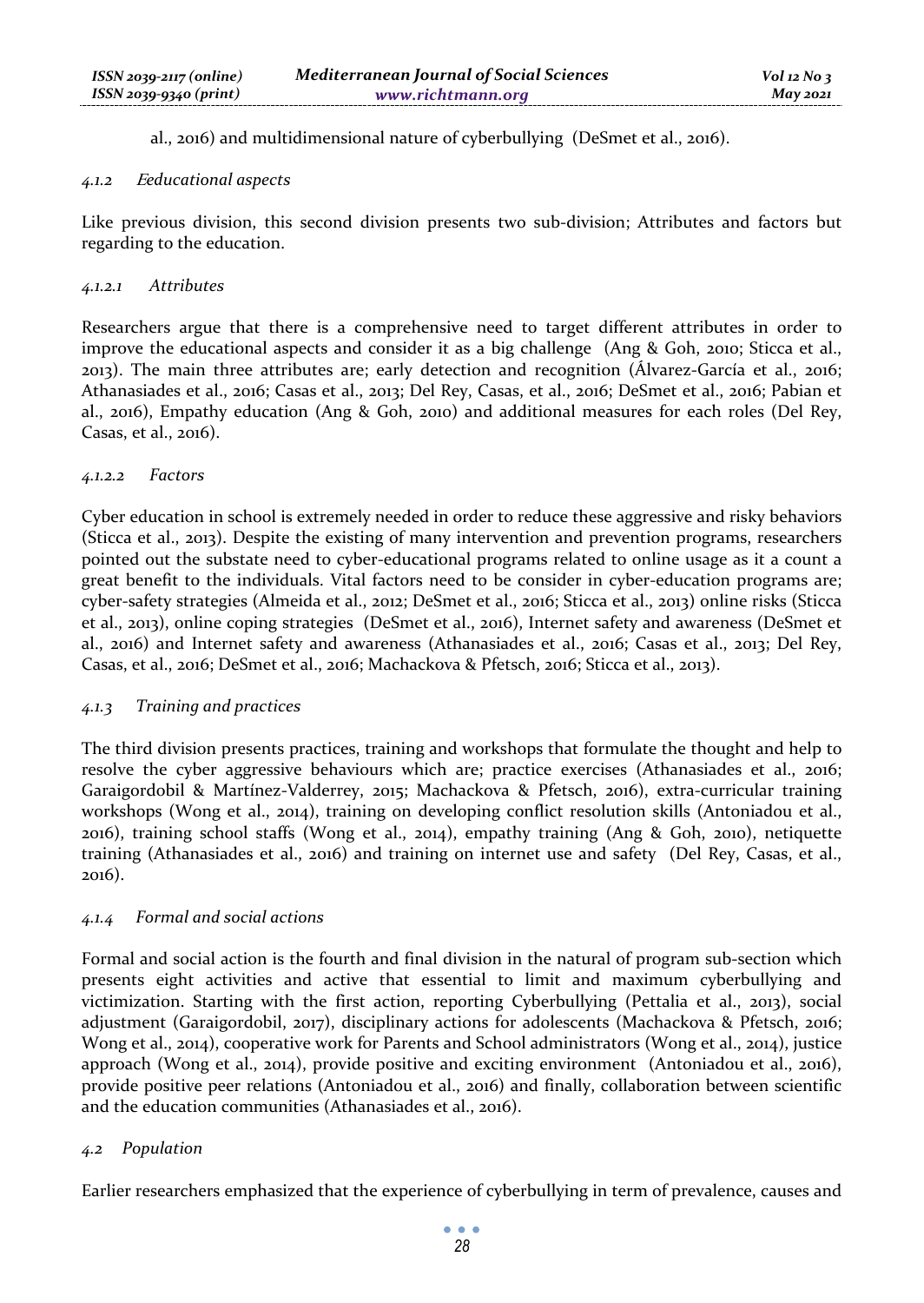| ISSN 2039-2117 (online) | <b>Mediterranean Journal of Social Sciences</b> | $Vol$ 12 No 3   |
|-------------------------|-------------------------------------------------|-----------------|
| ISSN 2039-9340 (print)  | www.richtmann.org                               | <b>May 2021</b> |

consequences increased in different contexts combined different individual factors (Brewer & Kerslake, 2015). In order to design quality and effective interventions and prevention programs, it requires more detailed understanding of this phenomenon in specific populations (Brewer & Kerslake, 2015). One of important key to reach the goal of intervention and prevention programs is to identify the target people. Earlier studies highlighted the need for designing specific programs for each of the following ten types; children (Almeida et al., 2012; Ang & Goh, 2010; Athanasiades et al., 2016; Casas et al., 2013; Garaigordobil & Martínez-Valderrey, 2015; Sticca et al., 2013; Zych et al., 2019), adolescents (Casas et al., 2013; Del Rey, Casas, et al., 2016; Garaigordobil & Martínez-Valderrey, 2015; Machackova & Pfetsch, 2016; Pabian et al., 2016; Van Cleemput et al., 2014), Parents & Family (Almeida et al., 2012; Athanasiades et al., 2016; Del Rey, Casas, et al., 2016; DeSmet et al., 2016; Low & Espelage, 2013; Sticca et al., 2013; Wong et al., 2014), Schools (Almeida et al., 2012; Athanasiades et al., 2016; DeSmet et al., 2016; Topcu & Erdur-Baker, 2012; Wong et al., 2014), teachers (Almeida et al., 2012; Athanasiades et al., 2016; Del Rey, Casas, et al., 2016; DeSmet et al., 2016; Topcu & Erdur-Baker, 2012; Wong et al., 2014), gender (Topcu & Erdur-Baker, 2012), bystanders (DeSmet et al., 2016), policy makers (Almeida et al., 2012) (Athanasiades et al., 2016), aaddiction on drugs (Low & Espelage, 2013) and uunder risk people (Del Rey, Casas, et al., 2016).

#### *4.3 Experiment set-up*

The valuation of cyberbullying still remains a challenge for researchers (Low & Espelage, 2013; Schultze-Krumbholz et al., 2016). In this sub-section contains two important divisions; validity and time and duration. Regarding to validity, the former studies emphasized that the validation of antibullying programs is limited and insignificant as there are only hand full of psycho-educational and treatment programs are proven their successful ability in decreasing cyberbullying and cyber victimization (Del Rey, Lazuras, et al., 2016; Garaigordobil & Martínez-Valderrey, 2015).

Moreover, starting and finishing the program on in the right time is essential time strategy as well as duration of the running program is vital too (Schultze-Krumbholz et al., 2016; Wong et al., 2014). Three main challenges that researchers faced and require more consideration are; establishing (Wong et al., 2014), assessments duration . (Athanasiades et al., 2016; Del Rey, Casas, et al., 2016; Schultze-Krumbholz & Scheithauer, 2013; Schultze-Krumbholz et al., 2016; Sticca et al., 2013) and follow-up assessment (Garaigordobil, 2017; Garaigordobil & Martínez-Valderrey, 2015).

#### **Methodology**

Methodology is important stage and backbone of any study. Study design, collecting, measuring and analysing data are components of methodology. Researchers claimed that measuring cyber aggressive behaviours is problematic and difficult due to several challenges and obstacles either in the nature of existing studies or instruments used (Athanasiades et al., 2016; Garaigordobil, 2017; Low & Espelage, 2013; Renati et al., 2012; Sticca et al., 2013) which contributes a lot of inconsistent and confusion results. Plenty of earlier researchers demand for new scale and measurement (Athanasiades et al., 2016; Low & Espelage, 2013) and different nature of study to get over these difficulties (Low & Espelage, 2013; Renati et al., 2012; Sticca et al., 2013). This section going to present these challenges in four main sub-sections, namely: researcher design, approach issues, scales and measurement and sampling.

#### *5.1 Researches Design*

Study design plays an important role in discovering and determining aggression behaviours which still need to be focused and took attention in great depth (Casas et al., 2013). The main aspect related to understand and reducing aggression behaviours still need to be focused and took attention in great depth (Casas, Del Rey, & Ortega-Ruiz, 2013). Plenty of studies have been conducted on aggressive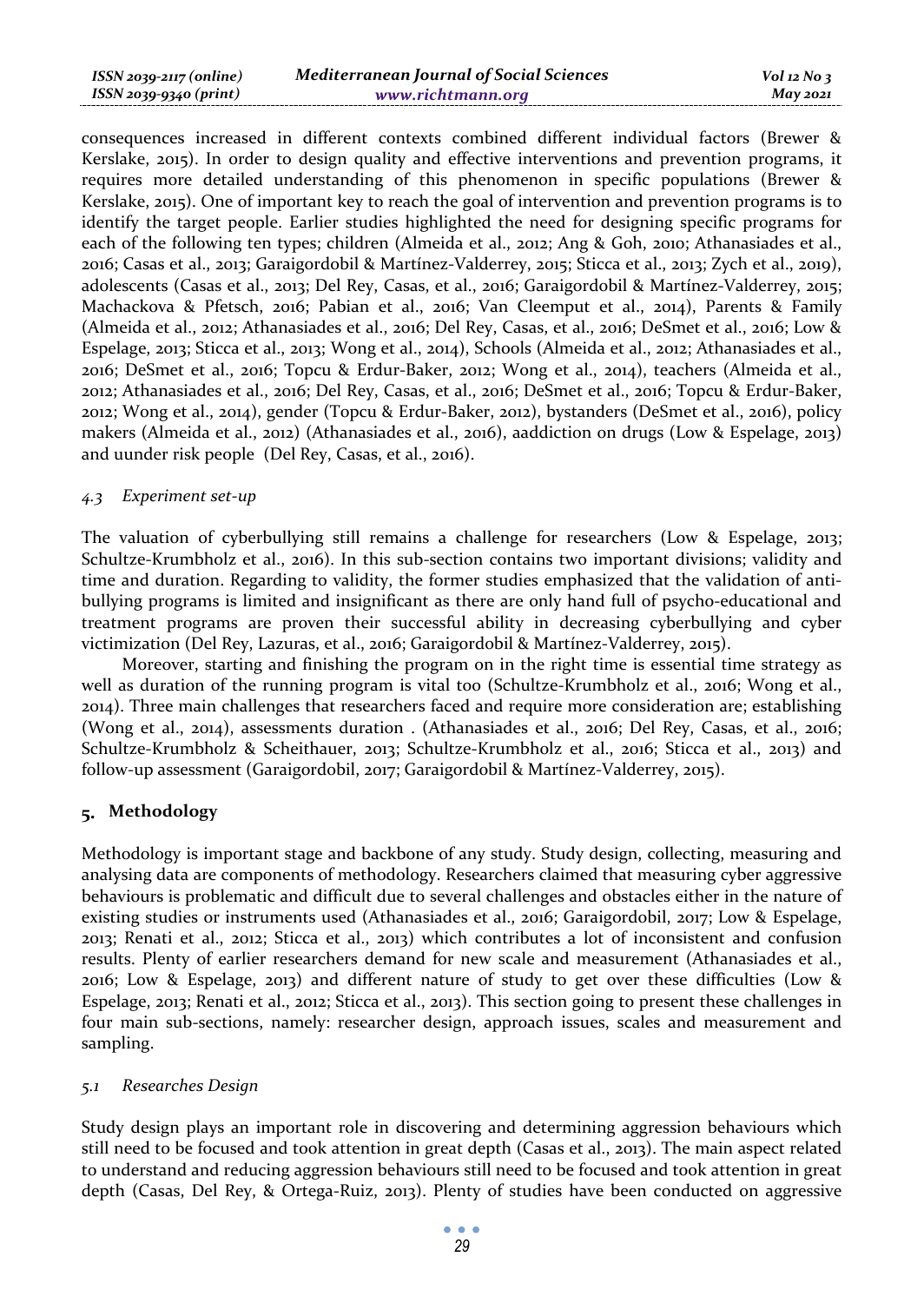| ISSN 2039-2117 (online) | <b>Mediterranean Journal of Social Sciences</b> | $Vol$ 12 No 3 |
|-------------------------|-------------------------------------------------|---------------|
| ISSN 2039-9340 (print)  | www.richtmann.org                               | $M$ ay 2021   |

behaviours but still there are limitations in some aspects that need to be considered in future studies. The nature of the existing studies did not enable the researchers for farther investigation. Due to the lack of some research design existed, this section calls for specific research design that need to be focused on and classify them into seven divisions; longitudinal studies (Almeida et al., 2012; Ang & Goh, 2010; Athanasiades et al., 2016; Casas et al., 2013; Del Rey, Lazuras, et al., 2016; Festl, 2016; Fousiani et al., 2016; Low & Espelage, 2013; Machackova & Pfetsch, 2016; Pabian et al., 2016; Renati et al., 2012; Schultze-Krumbholz & Scheithauer, 2013; Sticca et al., 2013; Wong et al., 2014; Zych et al., 2019), empirical studies (Ang & Goh, 2010; Brewer & Kerslake, 2015; Festl, 2016), eexperiment studies (Brewer & Kerslake, 2015; Del Rey, Lazuras, et al., 2016; Fousiani et al., 2016; Machackova & Pfetsch, 2016; Renati et al., 2012; Schultze-Krumbholz & Scheithauer, 2013; Van Cleemput et al., 2014), systematical research (Festl, 2016), quantitative studies (DeSmet et al., 2016), qualitative studies (Athanasiades et al., 2016; Brewer & Kerslake, 2015; Garaigordobil, 2017; Van Cleemput et al., 2014) and mix-methods (Antoniadou et al., 2016).

#### *5.2 Approaches Issues*

Approaches refer to it as the concept ideas in dealing with research and situation. Currently, only two approaches are existing to detect and assess aggressive behaviours; first, as a function and the second as behavioural (Garaigordobil, 2017). Researchers claim for generating new approaches to get over the shortage of earlier one. Former studies highlighted four new recommending approaches; development approaches (Brewer & Kerslake, 2015; Festl, 2016), innovative and novel approaches that would be able to change this aggressive behaviours (Antoniadou et al., 2016), multiple method strategy (Ang & Goh, 2010; Zych et al., 2019) and multi-informant approach to assess bystander behaviour in cyberbullying (DeSmet et al., 2016).

#### *5.3 Scales and Measurement*

Earlier researchers refer to the instruments that measure behaviours as scales of measurement. They stress the requirement to develop new scales due to challenges and obstacles of cyberbullying and victimization existing scales in detecting cyber-aggregation behaviours (Athanasiades et al., 2016; Low & Espelage, 2013).These challenges classified into ten divisions; definition and operational variations (Athanasiades et al., 2016; Garaigordobil, 2017; Machackova & Pfetsch, 2016; Sticca et al., 2013; Wong et al., 2014; Zych et al., 2019), difficult estimation (Festl, 2016; Garaigordobil, 2017), Shortcoming and limitation (Athanasiades et al., 2016; Festl, 2016; Pabian et al., 2016; Zych et al., 2019) (Casas et al., 2013; Van Cleemput et al., 2014), demand systematic assessments (Garaigordobil, 2017), multiple sources (hetero) report (Athanasiades et al., 2016; Brewer & Kerslake, 2015; Fousiani et al., 2016; Garaigordobil, 2017; Garaigordobil & Martínez-Valderrey, 2015; Low & Espelage, 2013; Machackova & Pfetsch, 2016; Pettalia et al., 2013; Renati et al., 2012; Schultze-Krumbholz et al., 2016; Sticca et al., 2013; Topcu & Erdur-Baker, 2012; Van Cleemput et al., 2014), specialized scales for each behaviours (Álvarez-García et al., 2016; Low & Espelage, 2013; Pabian et al., 2016; Van Cleemput et al., 2014), validity and reliability (Álvarez-García et al., 2016; Antoniadou et al., 2016; Athanasiades et al., 2016; DeSmet et al., 2016; Fousiani et al., 2016; Garaigordobil, 2017; Low & Espelage, 2013; Sticca et al., 2013; Wong et al., 2014), appropriate methodological approaches (Garaigordobil, 2017; Sticca et al., 2013), deficiency in variables (Garaigordobil, 2017; Pabian et al., 2016) and different scenarios should examine (Pettalia et al., 2013).

#### *5.4 Sampling*

Type and number of sampling are very important aspects as they influence on the result of the studies. Most of earlier researches relied on small sampling, improper participants and specific race and gender which affect the generalisation as well as effect size of studies. Sampling's challenging and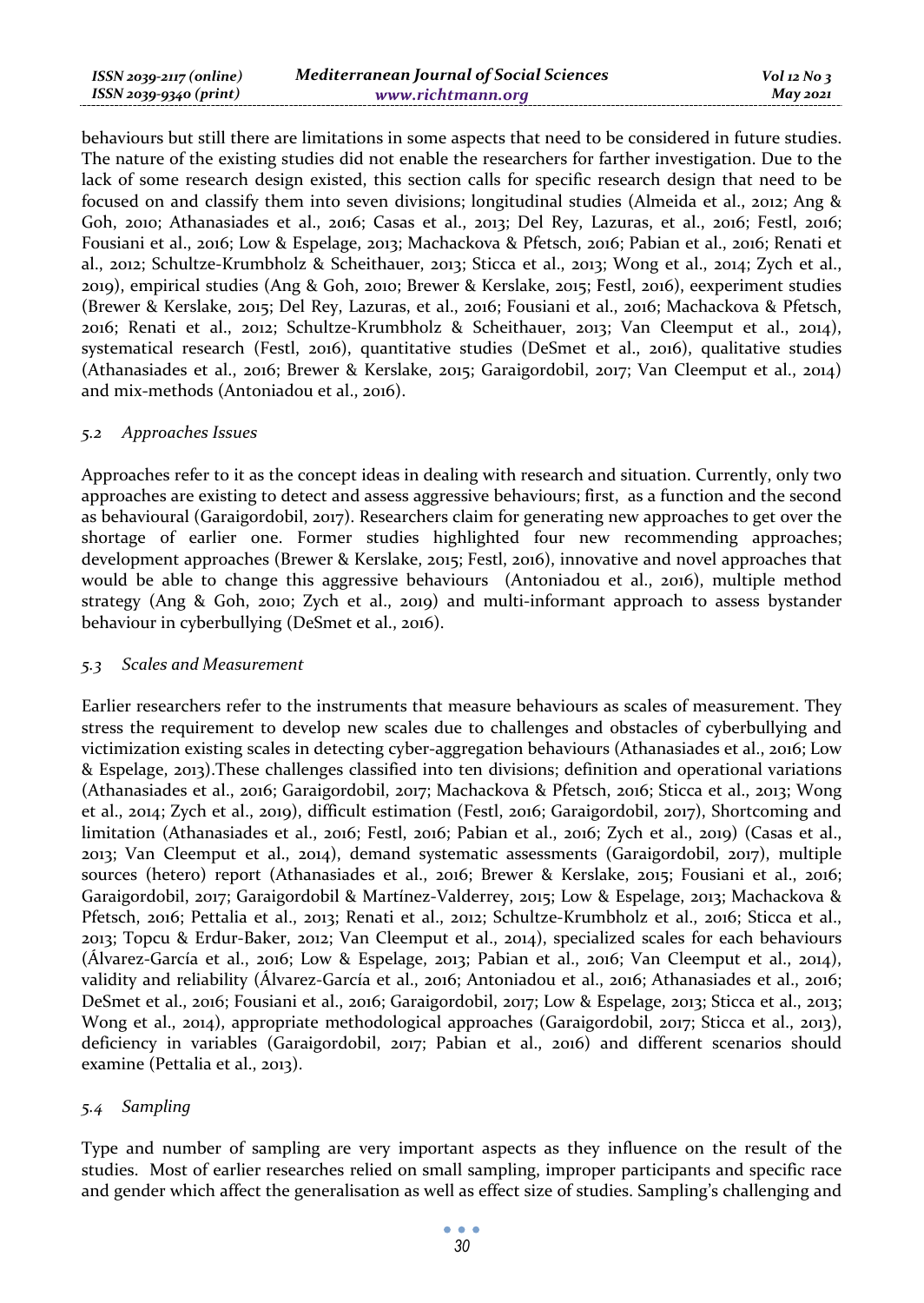| $ISSN 2039-2117 (online)$ | <b>Mediterranean Journal of Social Sciences</b> | $Vol$ 12 No 3   |
|---------------------------|-------------------------------------------------|-----------------|
| ISSN 2039-9340 (print)    | www.richtmann.org                               | <b>May 2021</b> |

difficulties in past studies limited into four aspects; type of sampling (Del Rey, Casas, et al., 2016; Topcu & Erdur-Baker, 2012; Wong et al., 2014) (Ang & Goh, 2010; Low & Espelage, 2013; Renati et al., 2012; Schultze-Krumbholz & Scheithauer, 2009, 2013; Schultze-Krumbholz et al., 2016; Wong et al., 2014), number of sampling (Ang & Goh, 2010; Renati et al., 2012) (Ang & Goh, 2010; Antoniadou et al., 2016; Del Rey, Casas, et al., 2016; Del Rey, Lazuras, et al., 2016; DeSmet et al., 2016; Pabian et al., 2016; Renati et al., 2012; Schultze-Krumbholz & Scheithauer, 2009, 2013; Topcu & Erdur-Baker, 2012), participants consistency (Renati et al., 2012), finally, age range, the fourth and last aspect which stress the importance of exploring the prevalence of cyberbullying and the validity of difference age range in the future studies (Álvarez-García et al., 2016; Brewer & Kerslake, 2015; Del Rey, Lazuras, et al., 2016; Garaigordobil, 2017; Zych et al., 2019). The two main aspects of age range are; younger ages (Machackova & Pfetsch, 2016) (Brewer & Kerslake, 2015; Del Rey, Casas, et al., 2016) and teenagers/ adolescents (Athanasiades et al., 2016; Brewer & Kerslake, 2015; Fousiani et al., 2016; Pabian et al., 2016).

#### **Theories and Model**

The cyber-aggressive behaviours become more complex and difficult to analyse due to the fast growth of new technology (Athanasiades et al., 2016; Garaigordobil, 2017). There is a lack of theory foundation and framework that provide a better clarification and explanation of cyber aggressive behaviours. Requirement for theories and model used to evaluate aggressive behaviours are highlighted in many previous studies. In this section the researcher shed the light on eight recommended aspects; lack of theory foundation (Athanasiades et al., 2016; Festl, 2016; Garaigordobil, 2017; Low & Espelage, 2013; Pabian et al., 2016; Sticca et al., 2013), link theories with phenomenon (Festl, 2016), systematical and theory-based research (Festl, 2016), considering related theories (Almeida et al., 2012), link theories with factors (Almeida et al., 2012) (Pabian et al., 2016), considering multi- dimensional model (DeSmet et al., 2016), a hurdle or zero-inflated model (DeSmet et al., 2016) and multilevel analyses (DeSmet et al., 2016).

#### 7. Conclusion

The nature and prevalence of the cyberbullying and victimization become very wide and keep changing and increasing due the fast develop of technology while the researches still limited and demand more effort to explore factors and to develop measurement. The study aimed to underline the motivation, limitations, and recommendations related to cyberbullying and victimization that required explore and investigate in greater depth in future researches. The researcher analysed twenty-seven past studies and built taxonomy that classified the phenomena into four main sections and eleven sub-sections that provided in more details about motivation, limitations, and recommendations. Single and multiple factors must be considered to improve the future researches. Moreover, the nature of the programs, population and experiment set-up need to take in account when design and applied anti-aggressive programs. A new theories and models must integrate to the field. In addition, research design and approaches are limited to specific aspects furthermore, the scales and measurement required develop and improve for butter and accurate results. Therefore, researchers should focus and consider the motivation, limitations, and recommendations that have been highlighted to develop and resolve the previous shortcoming which allow to limit and maximum cyberbullying and victimization.

### **References**

Almeida, A., Correia, I., Marinho, S., Garcia, D., Li, Q., Cross, D., & Smith, P. (2012). Virtual but not less real. *Cyberbullying in the global playground: Research from international perspectives*, 223-244.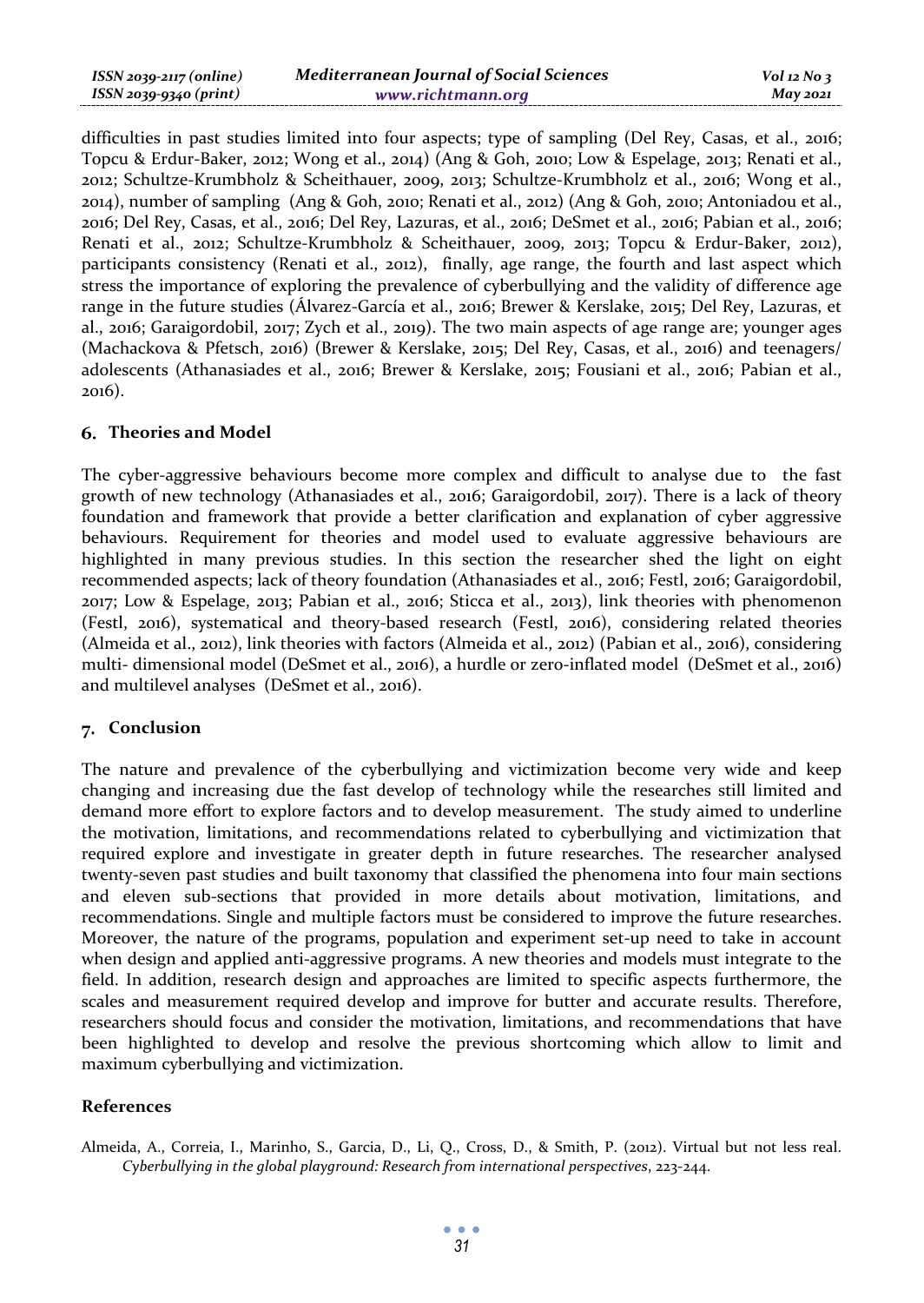- Álvarez-García, D., Barreiro-Collazo, A., Núñez, J. C., & Dobarro, A. (2016). Validity and reliability of the Cyberaggression Questionnaire for Adolescents (CYBA). *The European Journal of Psychology Applied to Legal Context, 8*(2), 69-77.
- Ang, R. P., & Goh, D. H. (2010). Cyberbullying among adolescents: The role of affective and cognitive empathy, and gender. *Child Psychiatry & Human Development, 41*(4), 387-397.
- Antoniadou, N., Kokkinos, C. M., & Markos, A. (2016). Possible common correlates between bullying and cyberbullying among adolescents. *Psicología Educativa, 22*(1), 27-38.
- Athanasiades, C., Baldry, A. C., Kamariotis, T., Kostouli, M., & Psalti, A. (2016). The "net" of the internet: Risk factors for cyberbullying among secondary-school students in Greece. *European Journal on Criminal Policy and Research, 22*(2), 301-317.
- Brewer, G., & Kerslake, J. (2015). Cyberbullying, self-esteem, empathy and loneliness. *Computers in human behavior, 48*, 255-260.
- Casas, J. A., Del Rey, R., & Ortega-Ruiz, R. (2013). Bullying and cyberbullying: Convergent and divergent predictor variables. *Computers in human behavior, 29*(3), 580-587.
- Del Rey, R., Casas, J. A., & Ortega, R. (2016). Impact of the ConRed program on different cyberbulling roles. *Aggressive behavior, 42*(2), 123-135.
- Del Rey, R., Lazuras, L., Casas, J. A., Barkoukis, V., Ortega-Ruiz, R., & Tsorbatzoudis, H. (2016). Does empathy predict (cyber) bullying perpetration, and how do age, gender and nationality affect this relationship? *Learning and Individual Differences, 45*, 275-281.
- DeSmet, A., Bastiaensens, S., Van Cleemput, K., Poels, K., Vandebosch, H., Cardon, G., & De Bourdeaudhuij, I. (2016). Deciding whether to look after them, to like it, or leave it: A multidimensional analysis of predictors of positive and negative bystander behavior in cyberbullying among adolescents. *Computers in human behavior, 57*, 398-415.
- Festl, R. (2016). Perpetrators on the internet: Analyzing individual and structural explanation factors of cyberbullying in school context. *Computers in human behavior, 59*, 237-248.
- Fousiani, K., Dimitropoulou, P., Michaelides, M. P., & Van Petegem, S. (2016). Perceived parenting and adolescent cyber-bullying: Examining the intervening role of autonomy and relatedness need satisfaction, empathic concern and recognition of humanness. *Journal of child and family studies, 25*(7), 2120-2129.
- Garaigordobil, M. (2017). Psychometric properties of the Cyberbullying Test, a screening instrument to measure cybervictimization, cyberaggression, and cyberobservation. *Journal of Interpersonal Violence, 32*(23), 3556- 3576.
- Garaigordobil, M., & Martínez-Valderrey, V. (2015). Effects of Cyberprogram 2.0 on" face-to-face" bullying, cyberbullying, and empathy. *Psicothema, 27*(1), 45-51.
- Low, S., & Espelage, D. (2013). Differentiating cyber bullying perpetration from non-physical bullying: Commonalities across race, individual, and family predictors. *Psychology of Violence, 3*(1), 39.
- Machackova, H., & Pfetsch, J. (2016). Bystanders' responses to offline bullying and cyberbullying: The role of empathy and normative beliefs about aggression. *Scandinavian Journal of Psychology, 57*(2), 169-176.
- Pabian, S., Vandebosch, H., Poels, K., Van Cleemput, K., & Bastiaensens, S. (2016). Exposure to cyberbullying as a bystander: An investigation of desensitization effects among early adolescents. *Computers in human behavior, 62*, 480-487.
- Pettalia, J. L., Levin, E., & Dickinson, J. (2013). Cyberbullying: Eliciting harm without consequence. *Computers in human behavior, 29*(6), 2758-2765.
- Renati, R., Berrone, C., & Zanetti, M. A. (2012). Morally disengaged and unempathic: Do cyberbullies fit these definitions? An exploratory study. *Cyberpsychology, Behavior, and Social Networking, 15*(8), 391-398.
- Schultze-Krumbholz, A., & Scheithauer, H. (2009). Social-behavioral correlates of cyberbullying in a German student sample. *Zeitschrift für psychologie/Journal of Psychology, 217*(4), 224-226.
- Schultze-Krumbholz, A., & Scheithauer, H. (2013). Is cyberbullying related to lack of empathy and socialemotional problems? *International journal of developmental science, 7*(3-4), 161-166.
- Schultze-Krumbholz, A., Schultze, M., Zagorscak, P., Wölfer, R., & Scheithauer, H. (2016). Feeling cybervictims' pain—The effect of empathy training on cyberbullying. *Aggressive behavior, 42*(2), 147-156.
- Sticca, F., Ruggieri, S., Alsaker, F., & Perren, S. (2013). Longitudinal risk factors for cyberbullying in adolescence. *Journal of community & applied social psychology, 23*(1), 52-67.
- Topcu, Ç., & Erdur-Baker, Ö. (2012). Affective and cognitive empathy as mediators of gender differences in cyber and traditional bullying. *School Psychology International, 33*(5), 550-561.
- Van Cleemput, K., Vandebosch, H., & Pabian, S. (2014). Personal characteristics and contextual factors that determine "helping,""joining in," and "doing nothing" when witnessing cyberbullying. *Aggressive behavior, 40*(5), 383-396.